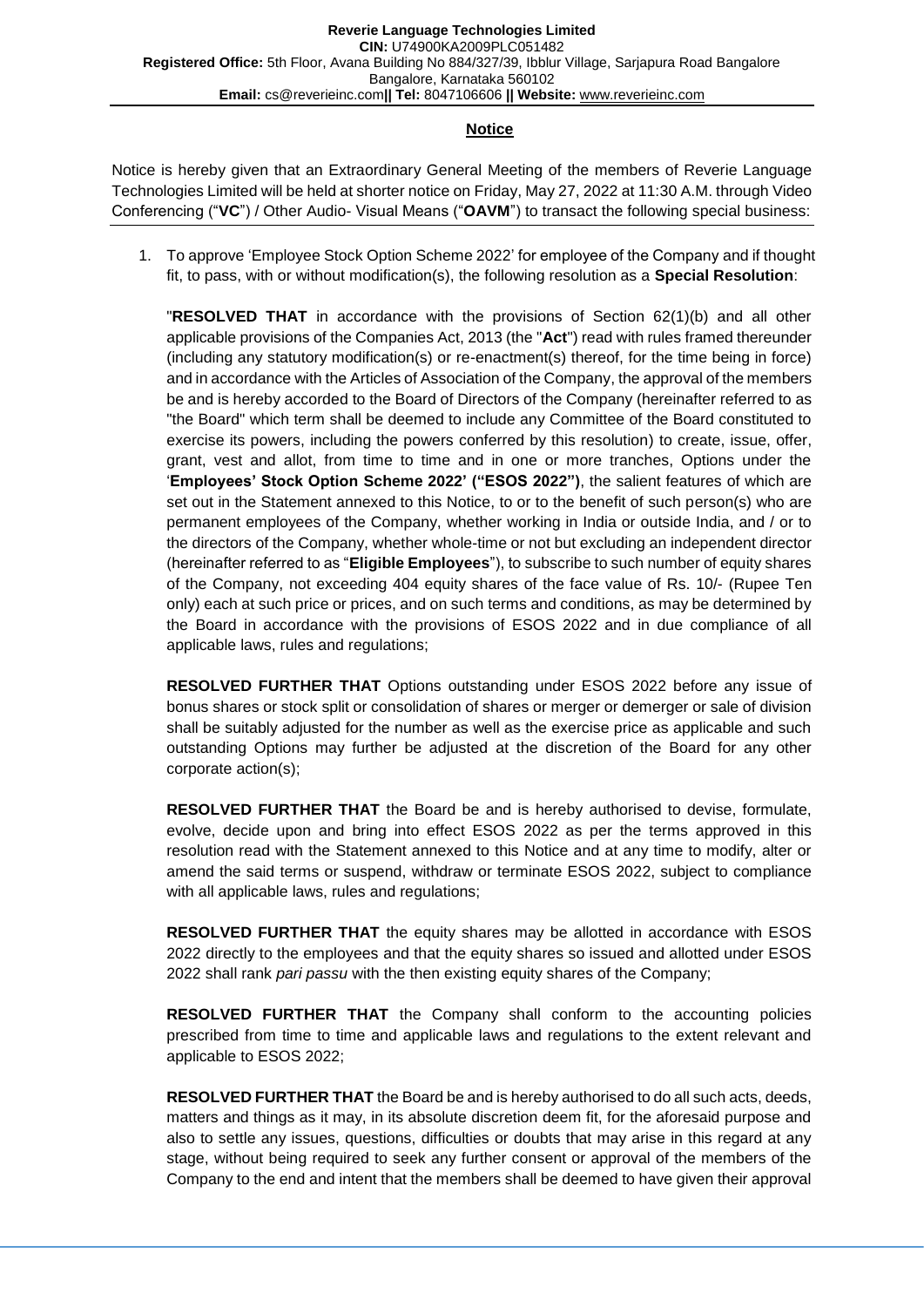thereto expressly by the authority of this resolution, and further to execute all such deeds, documents, writings and to give such directions and / or instructions as may be necessary, proper or expedient to give effect to any modification, alteration, amendment, suspension, withdrawal or termination of ESOS 2022 and to take all such steps and do all acts as may be incidental or ancillary thereto."

2. To approve payment of remuneration to Mr. Arvind Pani, Whole Time Director and if thought fit, to pass, with or without modification(s), the following resolution as a **Special Resolution**:

"**RESOLVED THAT** in accordance with the provisions of Section 196 and 197, read with Schedule V and other applicable provisions, if any, of the Companies Act, 2013 and the Companies (Appointment and Remuneration of Managerial Personnel) Rules, 2014 (including any statutory modification(s) or re-enactment(s) thereof, for the time being in force), the approval of the members be and is hereby accorded to payment of remuneration to Mr. Arvind Pani (DIN: 00936914), Whole Time Director, for the period from March 22, 2022 to March 21, 2024, as set out in the statement annexed to the Notice convening this meeting with the liberty to the Board of Directors (hereinafter referred to as "the Board" which term shall be deemed to include any Committee of the Board constituted to exercise its powers, including the powers conferred by this resolution) to alter and vary the said remuneration, subject to the same not exceeding the limits specified under Schedule V of the Companies Act, 2013 or any statutory modification(s) or re-enactment thereof;

**RESOLVED FURTHER THAT** the Board be and is hereby authorized to do all such acts, deeds and things as may be necessary and expedient to give effect to this resolution."

3. To approve payment of remuneration to Mr. Vivekananda Pani, Whole Time Director and if thought fit, to pass, with or without modification(s), the following resolution as a **Special Resolution**:

"**RESOLVED THAT** in accordance with the provisions of Section 196 and 197, read with Schedule V and other applicable provisions, if any, of the Companies Act, 2013 and the Companies (Appointment and Remuneration of Managerial Personnel) Rules, 2014 (including any statutory modification(s) or re-enactment(s) thereof, for the time being in force), the approval of the members, be and is hereby accorded to payment of remuneration to Mr. Vivekananda Pani (DlN: 01012763), Whole Time Director, for the period from March 22, 2022 to March 21,2024, as set out in the statement annexed to the Notice convening this meeting with the liberty to the Board of Directors (hereinafter referred to as "the Board" which term shall be deemed to include any Committee of the Board constituted to exercise its powers, including the powers conferred by this resolution) to alter and vary the said remuneration, subject to the same not exceeding the limits specified under Schedule V of the Companies Act, 2013 or any statutory modification(s) or re-enactment thereof;

**RESOLVED FURTHER THAT** the Board be and is hereby authorized to do all such acts, deeds and things as may be necessary and expedient to give effect to this resolution."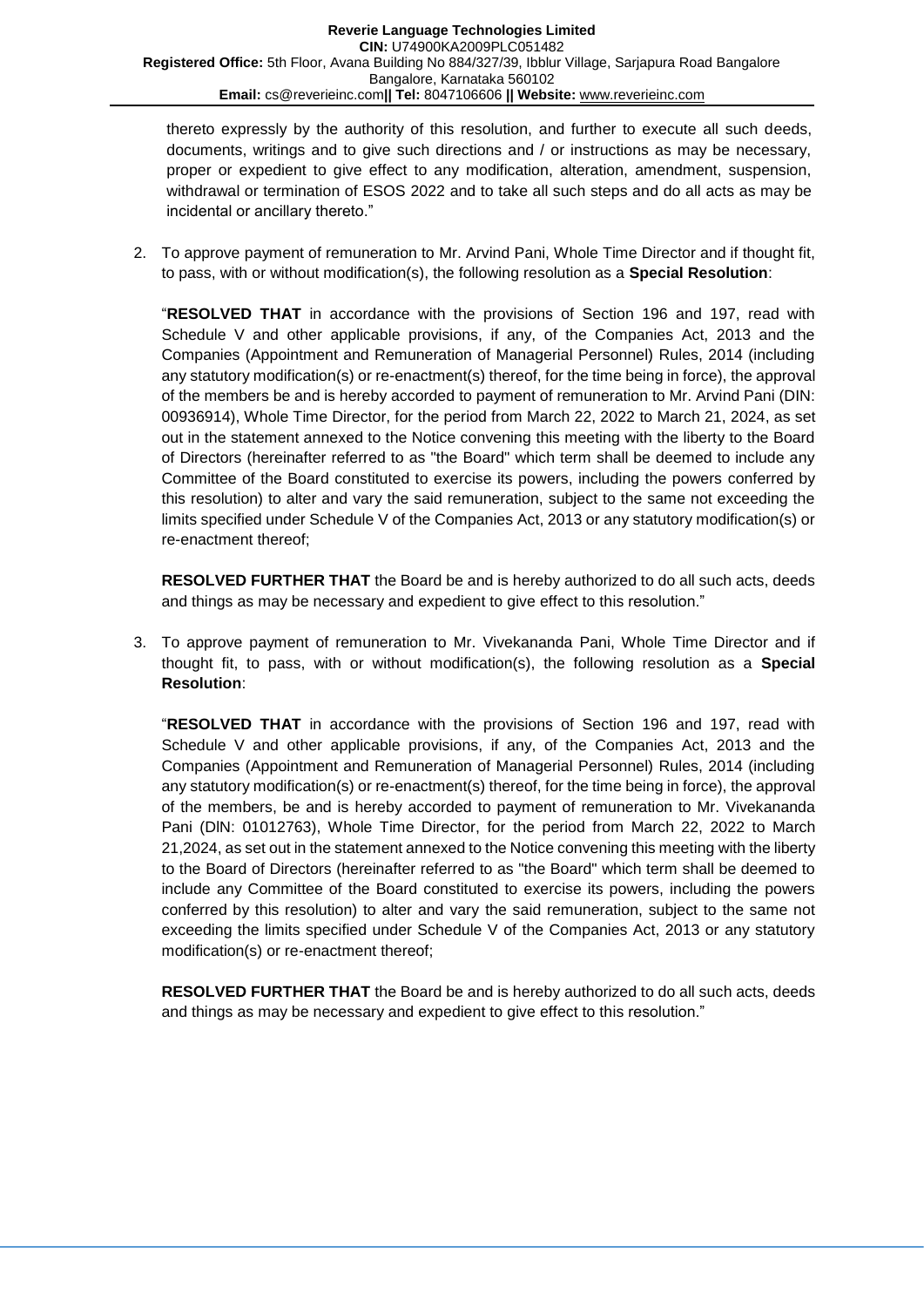## **By Order of the Board of Directors**

**Arti Dugar Company Secretary** Date : May 24, 2022 Place : Kolkata

## **Registered Office**:

5th Floor, Avana Building No 884/327/39, Ibblur Village, Sarjapura Road, Bengaluru - 560102, Karnataka. CIN: U74900KA2009PLC051482 E-mail: [cs@reverieinc.com](mailto:cs@reverieinc.com) Tel.: 8047106606 Website: [www.reverieinc.com](http://www.reverieinc.com/)

## **NOTES:**

- 1. In view of the present Covid -19 pandemic, the Ministry of Corporate Affairs (MCA), has vide its circulars dated April 08, 2020, April 13, 2020, June 15, 2020, September 28, 2020, December 31, 2020, June 23, 2021, December 08, 2021 and May 05, 2022 (collectively referred to as '**MCA Circulars'**), permitted the holding of Extra-Ordinary General Meeting ("**Meeting**") through VC or **OAVM** without the physical presence of the members at a common venue. In compliance with the Companies Act, 2013 and MCA Circulars, the Meeting of the Company is being convened and conducted through VC and notice to all the members is being sent only through electronic mode by e-mail at the e-mail address registered with the Company. Detailed instructions to attend, participate and vote at the Meeting through VC is attached as **Annexure 1**. The deemed venue for the Meeting shall be the Registered Office of the Company.
- 2. Pursuant to the provisions of the Companies Act, 2013 (the "Act'), in ordinary times, a member entitled to attend and vote at the Meeting is entitled to appoint a proxy to attend and vote on his/her behalf at the Meeting and a proxy need not be a member of the Company. However, since this Meeting is being held through VC pursuant to the MCA Circulars, physical attendance of the members has been dispensed with. Accordingly, the facility for appointment of proxies by the members will not be available for the Meeting and proxies are not permitted to attend and/or vote at this Meeting. Hence, the Proxy Form is not annexed hereto.
- 3. Corporate members intending to authorise their representative(s) to attend the Meeting are requested to send to the Company vide an email at arti1.dugar@ril.coma certified true copy of the relevant Board Resolution authorizing their representative(s) to attend and vote on their behalf at the Meeting before the commencement of the Meeting.
- 4. Members / Representatives attending the Meeting through VC would be considered for the purpose of quorum under Section 103 of the Act and accordingly there is no requirement of attendance slip for the Meeting and hence not annexed hereto.
- 5. Since the Meeting will be held through VC, the route map of the venue of the Meeting is not required to be annexed hereto.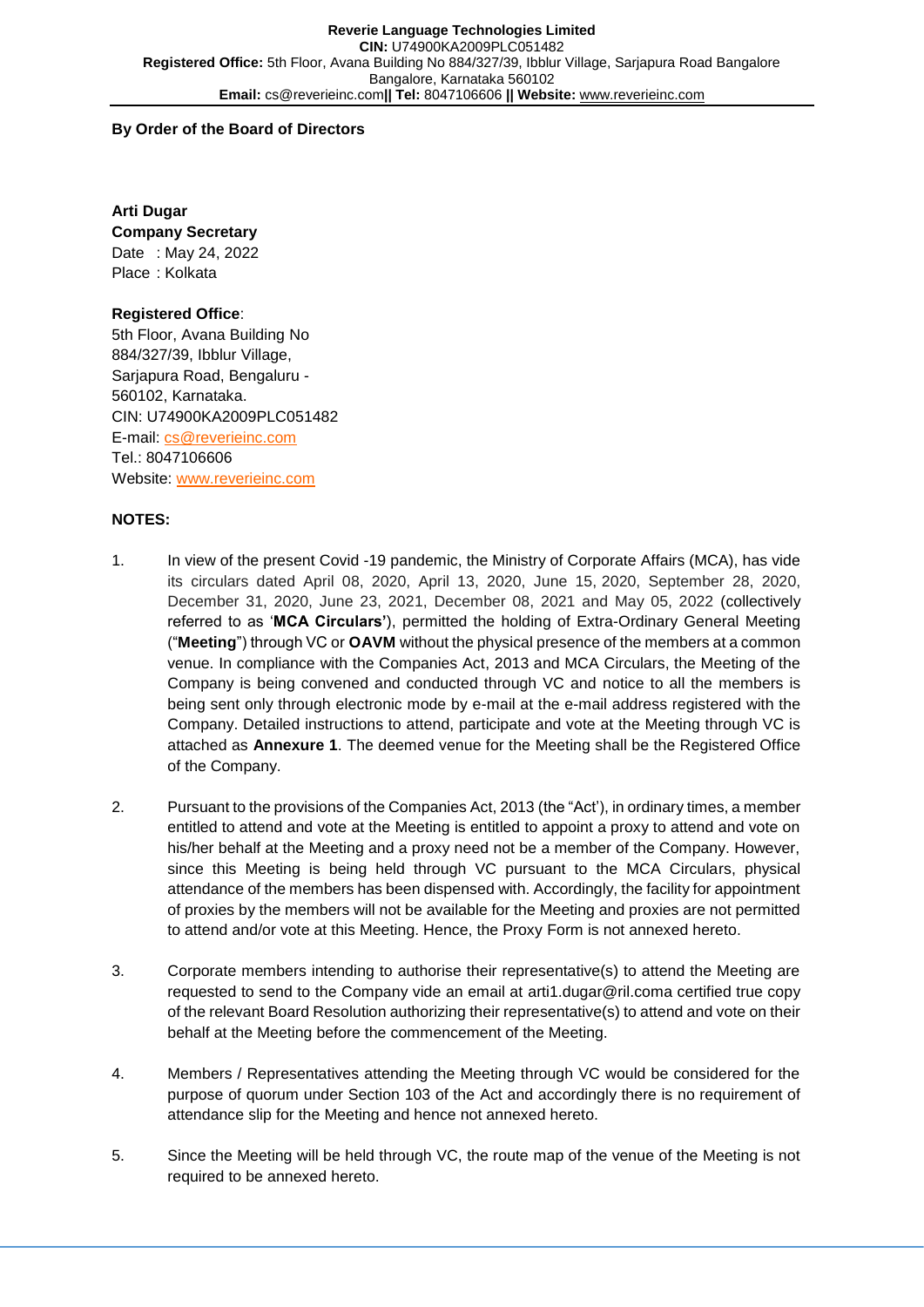- 6. A Statement pursuant to Section 102(1) of the Act, relating to the Special Business to be transacted at the Meeting is enclosed herewith.
- 7. Members seeking inspection/any information with regard to the documents referred to in the Notice or any matter to be placed at the Meeting, are requested to write to the Company before the commencement of the Meeting through email at arti1.dugar@ril.com. The same will be replied by the Company suitably. Additionally, copies of the relevant documents will be made available for inspection at the Meeting.
- 8. The Meeting will be convened at shorter notice after obtaining consent of members as per the provisions of the Act, read with the articles of association of the Company in respect of which a format of the written consent is attached as Annexure 3. The members may either give written consent in the format as attached or by way of an email confirmation at arti1.dugar@ril.com.
- 9. In case of joint holders attending the Meeting, only such joint holder who is higher in the order of names will be entitled to vote.
- 10. As per Article 3.14 of the Articles of Association of the Company "Voting on all matters to be considered at a general meeting of the Company shall be by way of a poll." Accordingly, voting by show of hands would not be available at the meeting.
- 11. The Board of Directors of the Company has appointed Mr. Keyur H Mirani, Company Secretary (ACS 26354) as a scrutinizer to scrutinize the polling process and submit the results of poll.
- 12. The E-Poll paper will be circulated to the members at their registered email id on or before the commencement of the meeting.
- 13. Members shall cast their vote only by sending their votes by email from their email address which is registered with the Company and shall only be sent to the email id of the Scrutinizer i.e., [mirani.keyur@gmail.com.](mailto:mirani.keyur@gmail.com)
- 14. In the event a member has not yet registered his/her email address, the same may be done now by emailing the Company at the designated email address of the Company at arti1.dugar@ril.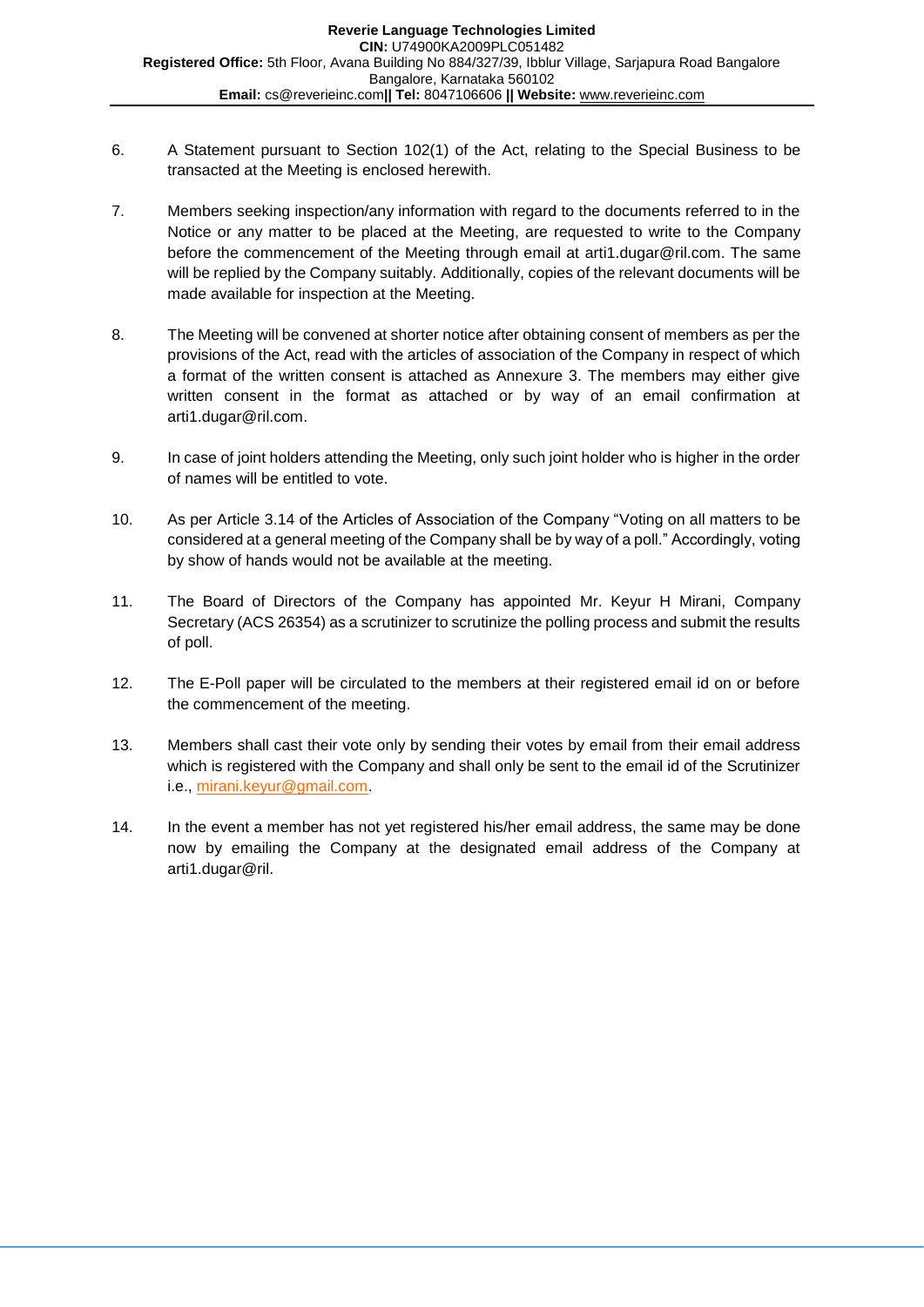# **STATEMENT PURSUANT TO SECTION 102(1) OF THE COMPANIES ACT, 2013 ("THE ACT")**

The following statement sets out all material facts relating to the Special Business mentioned in the accompanying Notice:

## **Item No. 1:**

With a view to attracting and retaining the best talent, encouraging employees to align individual performances with Company objectives, and promoting increased participation by them in the growth of the Company, the Board of Directors of the Company has proposed to implement an employees' stock option scheme under the name 'Employee Stock Option Scheme 2022 (hereinafter referred to as "**ESOS 2022**" **or** the **"Scheme"**).

The number of Equity Shares to be issued and allotted under the Scheme will be limited to 404 Equity Shares of the Company representing 1.93% of the present equity share capital of the Company. This number will be adjusted for any future bonus issue of shares or stock split or consolidation of shares or merger or demerger or sale of division and also may further be adjusted at the discretion of the Board for any other corporate action(s).

# **The salient features of ESOS 2022 are as follows:**

| 1 <sub>1</sub> | Total number of options to   | 404 (four hundred and four) for issuing equal number of equity                                                                                                                                                                                                                                                                                                                                                                                            |  |
|----------------|------------------------------|-----------------------------------------------------------------------------------------------------------------------------------------------------------------------------------------------------------------------------------------------------------------------------------------------------------------------------------------------------------------------------------------------------------------------------------------------------------|--|
|                | be granted                   | shares of Rs.10/- each credited as fully paid up.                                                                                                                                                                                                                                                                                                                                                                                                         |  |
|                |                              |                                                                                                                                                                                                                                                                                                                                                                                                                                                           |  |
|                |                              | ESOS 2022 provides for grant of Options to the Eligible                                                                                                                                                                                                                                                                                                                                                                                                   |  |
|                |                              | Employees in accordance with the terms and conditions set out                                                                                                                                                                                                                                                                                                                                                                                             |  |
|                |                              | in the Scheme. Each Option shall entitle an Option Grantee to                                                                                                                                                                                                                                                                                                                                                                                             |  |
|                |                              | apply for and get 1 (one) Equity Share upon Exercise.                                                                                                                                                                                                                                                                                                                                                                                                     |  |
|                |                              | The Options to be granted to the Eligible Employees under the<br>Scheme, in one or more tranches, shall not result in issue of<br>Equity Shares in excess of the limit stated above. This number<br>will be adjusted for any future bonus issue of shares or stock<br>split or consolidation of shares or merger or demerger or sale<br>of division and also may further be adjusted at the discretion of<br>the Board for any other corporate action(s). |  |
|                |                              | The Options which do not vest and options which lapse for any<br>reason, would be available for being re-granted at a future date.<br>The Board is authorized to re-grant such Options as per the<br>provisions of the Scheme, within the overall limit as stated<br>above.                                                                                                                                                                               |  |
| $\overline{2}$ | Identification of classes of | Following classes of employees are entitled to participate in the                                                                                                                                                                                                                                                                                                                                                                                         |  |
|                | employees<br>entitled<br>to  | Scheme:                                                                                                                                                                                                                                                                                                                                                                                                                                                   |  |
|                | participate<br>in the ESOS   |                                                                                                                                                                                                                                                                                                                                                                                                                                                           |  |
|                | 2022                         | Permanent employee of the Company who has been<br>(i)                                                                                                                                                                                                                                                                                                                                                                                                     |  |
|                |                              | working in India or outside India; or                                                                                                                                                                                                                                                                                                                                                                                                                     |  |
|                |                              | Director of the Company, whether whole-time or not but<br>(ii)<br>excluding independent director;                                                                                                                                                                                                                                                                                                                                                         |  |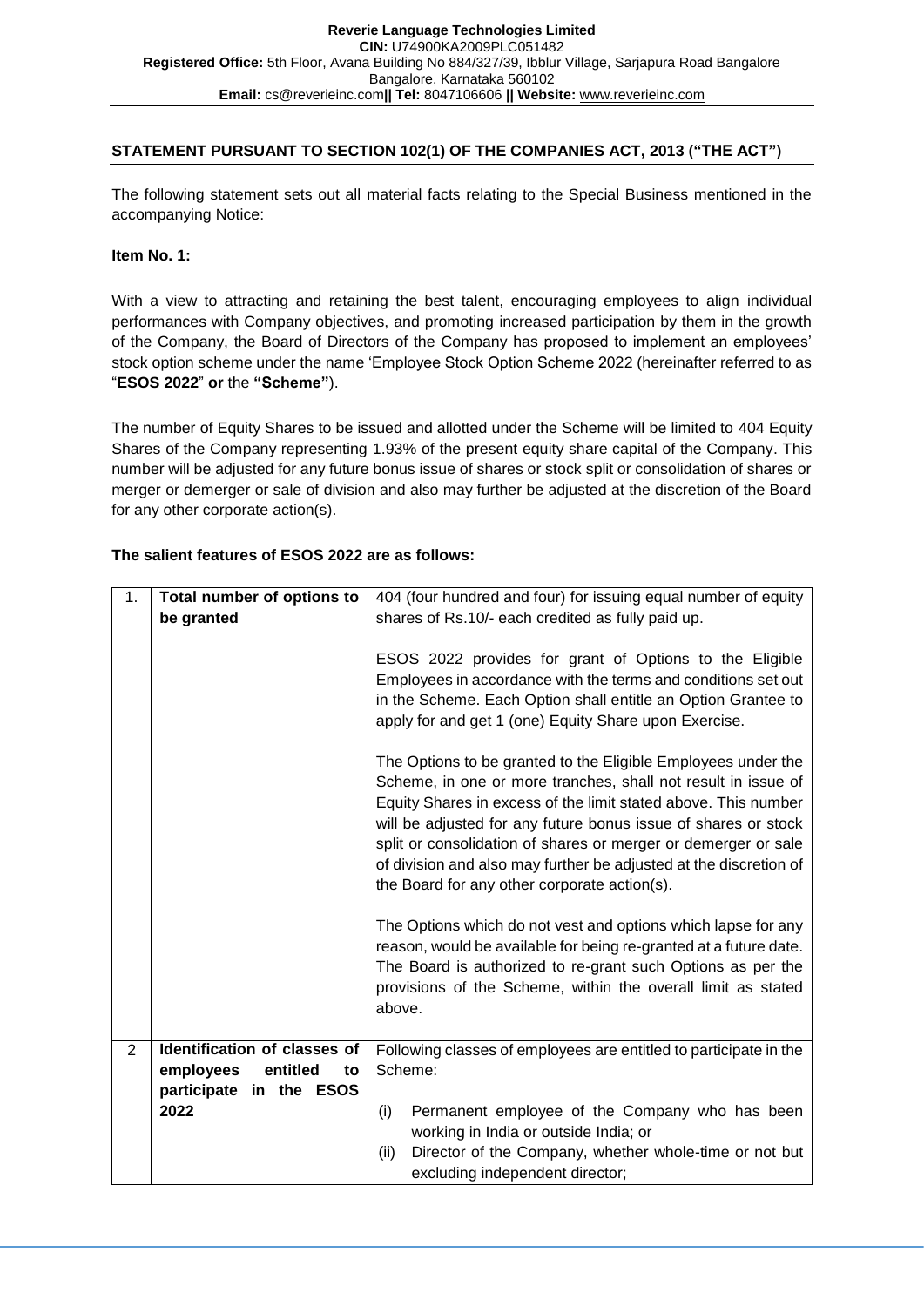|   |                                                         | Following persons are not entitled to participate in the Scheme:                                                                                                                                                                                    |  |
|---|---------------------------------------------------------|-----------------------------------------------------------------------------------------------------------------------------------------------------------------------------------------------------------------------------------------------------|--|
|   |                                                         | an employee who is a promoter or a person belonging to<br>a)<br>the promoter group; or                                                                                                                                                              |  |
|   |                                                         | a director who either by himself or through his relative or<br>b)<br>through anybody corporate, directly or indirectly, holds                                                                                                                       |  |
|   |                                                         | more than 10% of the outstanding equity shares of the<br>Company.                                                                                                                                                                                   |  |
| 3 | The appraisal process for                               | The Eligibility Criteria for determining the eligibility of the                                                                                                                                                                                     |  |
|   | determining the eligibility<br>of employees to the ESOS | Employee will be specified by the Board from time to time.                                                                                                                                                                                          |  |
|   | 2022                                                    | Employees who meet such Eligibility Criteria shall be eligible<br>for grant of Options under the Scheme.                                                                                                                                            |  |
|   |                                                         | The Board may, amongst other criteria, consider the grade of                                                                                                                                                                                        |  |
|   |                                                         | the Employee, role/designation of the Employee, length of<br>service with the Company, his role in and contribution to overall                                                                                                                      |  |
|   |                                                         | performance of the Company, the performance of business<br>group to which he belongs, merits of the Employee, past                                                                                                                                  |  |
|   |                                                         | performance record and future potential of the Employee.                                                                                                                                                                                            |  |
| 4 | Requirements of vesting,                                | Options would vest upon satisfaction of the Vesting Conditions,                                                                                                                                                                                     |  |
|   | period<br>of vesting<br>and<br>period within<br>maximum | as may be determined by the Board, from time to time. Such<br>Vesting Conditions may include fulfilment by the Option                                                                                                                               |  |
|   | which the Options shall be<br>vested                    | Grantee of performance criteria specified by the Board from<br>time to time. Performance criteria may be based on evaluation<br>at different levels namely individual performance, business<br>group performance and overall Company's performance. |  |
|   |                                                         | Vesting Period shall not be less than 1 (one) year from the<br>Grant Date and shall not exceed 5 (five) years or such other<br>period as may be decided by the Board.                                                                               |  |
| 5 | The exercise price or the                               | Exercise Price shall not be less than the face value of the                                                                                                                                                                                         |  |
|   | formula for arriving at the<br>same                     | Equity Shares and shall not exceed the most recent Fair Value<br>and upon listing of Equity Shares of the Company, the Market                                                                                                                       |  |
|   |                                                         | Price.                                                                                                                                                                                                                                              |  |
|   |                                                         | "Fair Value" means the fair value of the Equity Shares of the                                                                                                                                                                                       |  |
|   |                                                         | Company as determined by a registered valuer appointed in<br>accordance with the provisions of the Companies Act, 2013 or                                                                                                                           |  |
|   |                                                         | Category I Merchant Banker, as may be decided by the Board.<br>The Board may obtain the valuation report at such intervals as<br>it may deem fit.                                                                                                   |  |
|   |                                                         | "Market Price" means the latest available closing price on the                                                                                                                                                                                      |  |
|   |                                                         | stock exchange in India on which the Equity Shares of the<br>Company are listed ("Stock Exchange") on the relevant date.                                                                                                                            |  |
|   |                                                         | Explanation: Stock Exchange means the stock exchange in<br>India having highest trading volume in the Equity Shares of the                                                                                                                          |  |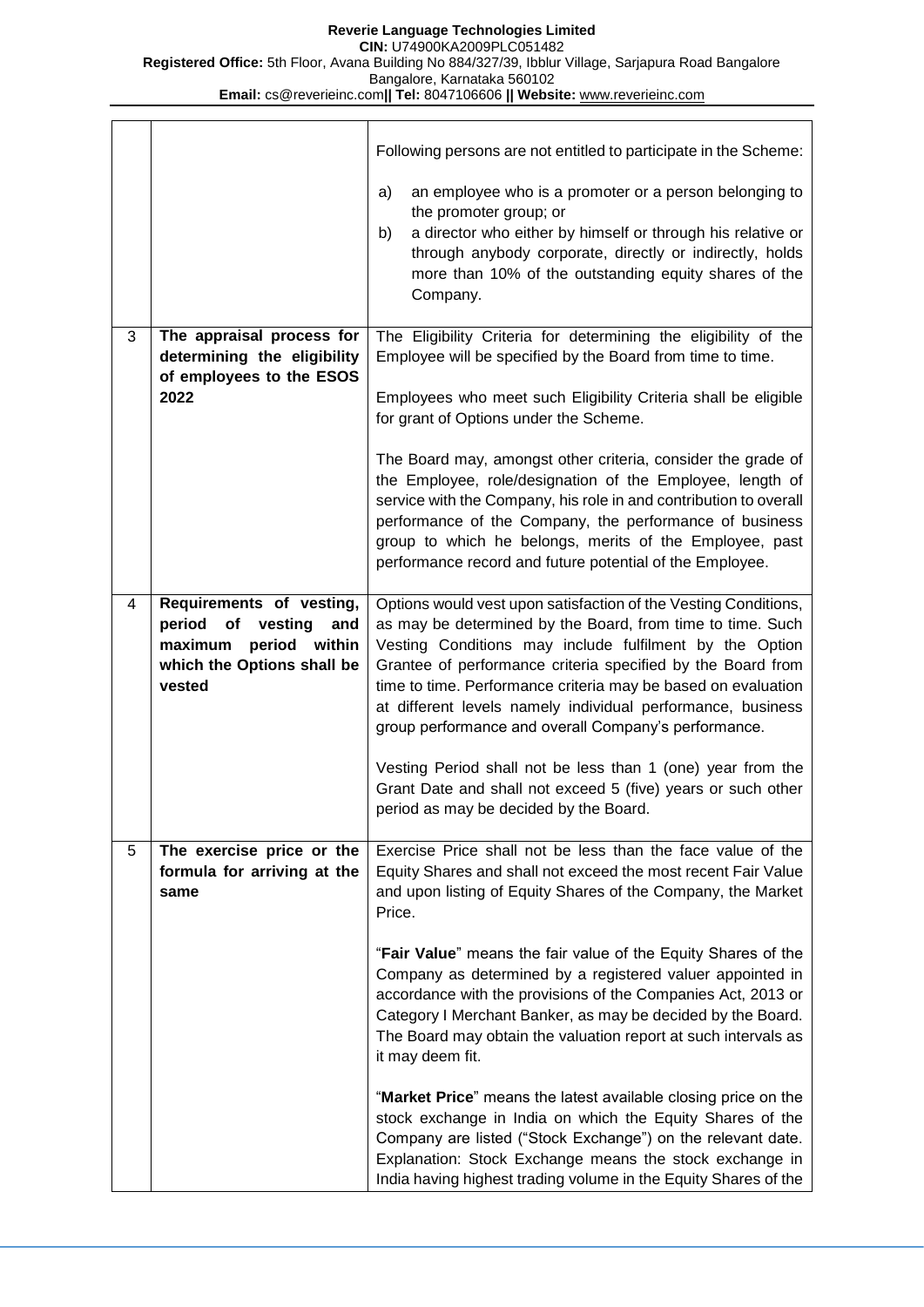**Reverie Language Technologies Limited CIN:** U74900KA2009PLC051482 **Registered Office:** 5th Floor, Avana Building No 884/327/39, Ibblur Village, Sarjapura Road Bangalore Bangalore, Karnataka 560102 **Email:** cs@reverieinc.com**|| Tel:** 8047106606 **|| Website:** [www.reverieinc.com](http://www.reverieinc.com/)

|                |                                                                                                                                                                                         | Company; For the sake of convenience, such price shall be<br>rounded down to the rupee.                                                                                                                                                                                                                                                                                                                                                                                                                                                                                                                                                                                                                                    |
|----------------|-----------------------------------------------------------------------------------------------------------------------------------------------------------------------------------------|----------------------------------------------------------------------------------------------------------------------------------------------------------------------------------------------------------------------------------------------------------------------------------------------------------------------------------------------------------------------------------------------------------------------------------------------------------------------------------------------------------------------------------------------------------------------------------------------------------------------------------------------------------------------------------------------------------------------------|
| 6              | The exercise period and<br>process of exercise                                                                                                                                          | Exercise Period would commence from the date of Vesting and<br>would expire not later than 7 (seven) years from the Grant Date<br>or such other period as may be decided by the Board.<br>Vested Options may be exercised by the Option Grantee by a<br>written application to the Company expressing his desire to<br>Exercise such Options in such manner and on execution of<br>such documents, as may be prescribed by the Board from time<br>to time. The consideration on Exercise (Exercise Price<br>multiplied by the number of Options exercised) may be paid by<br>way of cheque or pay order or demand draft or electronic funds<br>transfer.                                                                   |
| $\overline{7}$ | The Lock-in period, if any                                                                                                                                                              | The Board shall, in each case, specify the lock-in period, if any,<br>applicable to the Equity Shares upon Exercise of Options.                                                                                                                                                                                                                                                                                                                                                                                                                                                                                                                                                                                            |
| 8              | The maximum number of<br>options to be granted per<br>employee and in aggregate                                                                                                         | The number of Options to be granted to an Eligible Employee<br>under the Scheme shall be determined by the Board. However,<br>the maximum number of Options that may be granted per<br>Eligible Employee under the Scheme, shall not be more than<br>1% of the issued and paid-up equity share capital of the<br>Company at the time of the Grant.<br>The aggregate number of Options that may be granted under<br>the Scheme will be limited to 404. This number will be adjusted<br>for any future bonus issue of shares or stock split or<br>consolidation of shares or merger or demerger or sale of<br>division and also may further be adjusted at the discretion of<br>the Board for any other corporate action(s). |
| У              | The method which the<br>company shall use to value<br>its options                                                                                                                       | The Company shall use the fair value method for valuation of<br>the Options granted to calculate the employee compensation<br>cost.                                                                                                                                                                                                                                                                                                                                                                                                                                                                                                                                                                                        |
| 10             | conditions<br><b>The</b><br>under<br>which option vested<br>in<br>employees may lapse e.g.<br>in case of termination of<br>employment<br>for<br>misconduct;                             | In the event of termination due to misconduct or under<br>performance or due to material breach of policies or the terms<br>of employment or abandonment of employment, all Vested<br>Options shall lapse with effect from the date of termination /<br>date of abandonment.                                                                                                                                                                                                                                                                                                                                                                                                                                               |
| 11             | The specified time period<br>within which the employee<br>shall exercise the vested<br>options in the event of a<br>proposed termination of<br>employment or resignation<br>of employee | In the event of proposed termination of employment (other than<br>due to misconduct or under performance or due to material<br>breach of policies or the terms of employment or abandonment<br>of employment) or resignation of employee, all Vested Options<br>as on the date of submission of the resignation / date of<br>termination (as determined by the Company) may be exercised<br>by the Option Grantee before his last working day.                                                                                                                                                                                                                                                                             |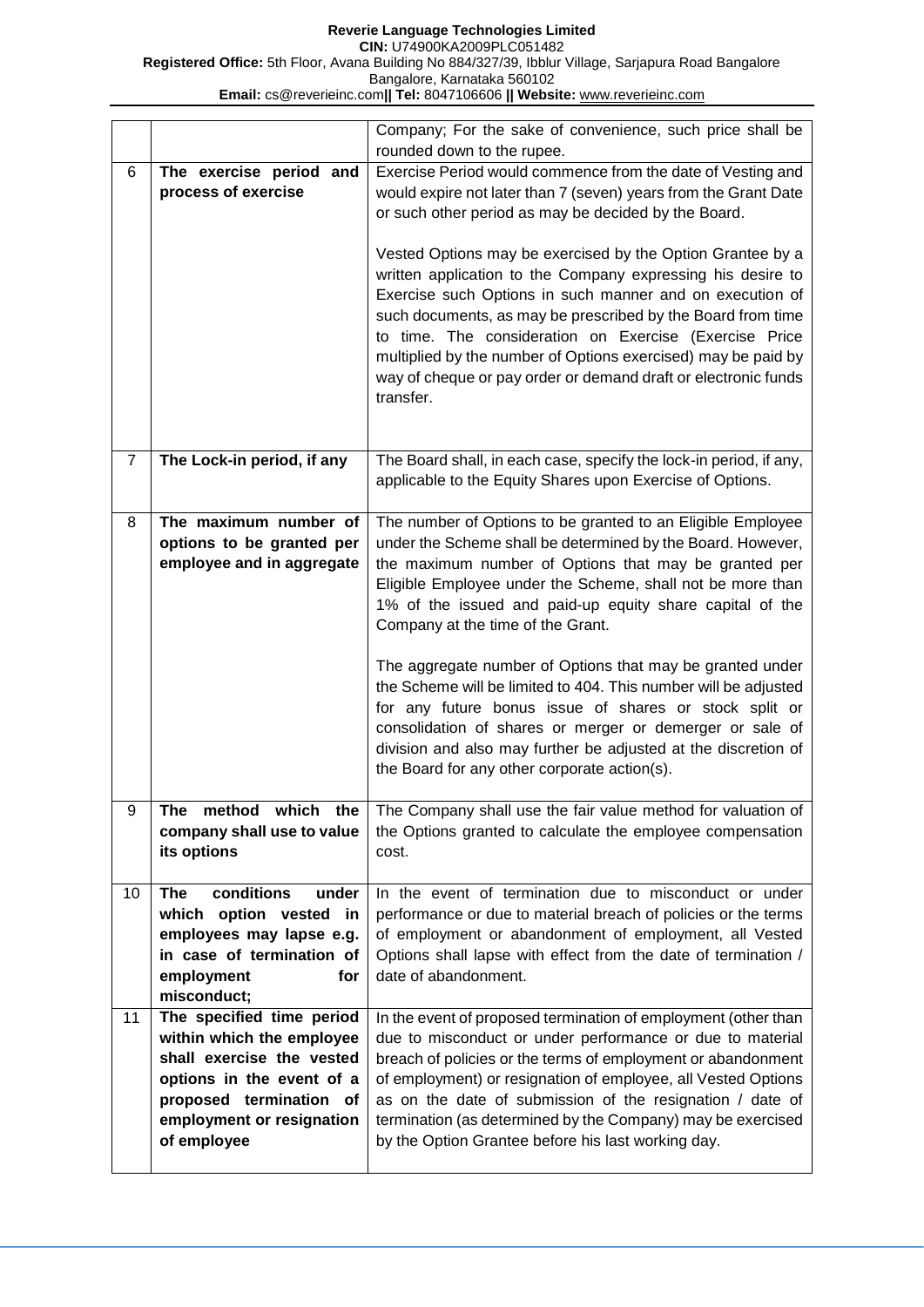#### **Reverie Language Technologies Limited CIN:** U74900KA2009PLC051482 **Registered Office:** 5th Floor, Avana Building No 884/327/39, Ibblur Village, Sarjapura Road Bangalore Bangalore, Karnataka 560102 **Email:** cs@reverieinc.com**|| Tel:** 8047106606 **|| Website:** [www.reverieinc.com](http://www.reverieinc.com/)

|                                                             |                      | 12   A statement to the effect   The Company shall follow the relevant Indian Accounting      |
|-------------------------------------------------------------|----------------------|-----------------------------------------------------------------------------------------------|
|                                                             |                      | <b>that the company shall</b> Standards (Ind-AS), prescribed from time to time, including the |
| comply with the applicable $\vert$ disclosure requirements. |                      |                                                                                               |
|                                                             | accounting standards |                                                                                               |

Pursuant to the provisions of Section 62(1)(b) of the Companies Act, 2013 read with the rules made thereunder and in accordance with the relevant provisions of the applicable law, approval of the shareholders by special resolution is required for the grant of Options under ESOS 2022, as proposed under Item No. 1 of this Notice.

A copy of ESOS 2022 shall be available for inspection of the members of the Company as per Note 7 of the Notes to the accompanying Notice.

The Directors of the Company who may be granted Options under ESOS 2022 may be deemed to be concerned or interested in the Special Resolution at Item No. 1 of this Notice. Save as aforesaid, none of the Directors of the Company, in any way, concerned or interested, financially or otherwise, in the said Special Resolution.

The Board commends the Special Resolution set out at Item No. 1 of the Notice for approval by the Members.

## **Item No. 2:**

The Board of Directors and the Members of the Company at their respective meetings held on March 22, 2019 and September 30, 2019 has appointed Mr. Arvind Pani as the Whole-Time Director of the Company for a period of 5 (five) years w.e.f March 22, 2019 and also approved remuneration for a period of 3 (three) years.

The Board of Directors has at its meeting held on March 17, 2022 has approved payment of remuneration to Mr. Arvind Pani for the residuary period of 2 (two) years commencing from March 22, 2022.

Brief Particulars of remuneration payable to Mr. Arvind Pani are as follows:

## (a) **Salary, Perquisites, Allowances per annum**

|                                    | (Rs. in Lakhs) |
|------------------------------------|----------------|
| Salary, Perquisites and Allowances |                |

## (b) **Retiral Benefits**

The Company's contribution to provident fund, superannuation or annuity fund, gratuity payable and encashment of leave, as per the rules of the Company, shall be in addition to the remuneration under (a) above.

## (c) **Increment / Incentives**

Increment in salary / incentive / bonus / performance linked incentive, payable to Mr. Arvind Pani, as may be determined by the Board, shall be in addition to the remuneration under (a) above.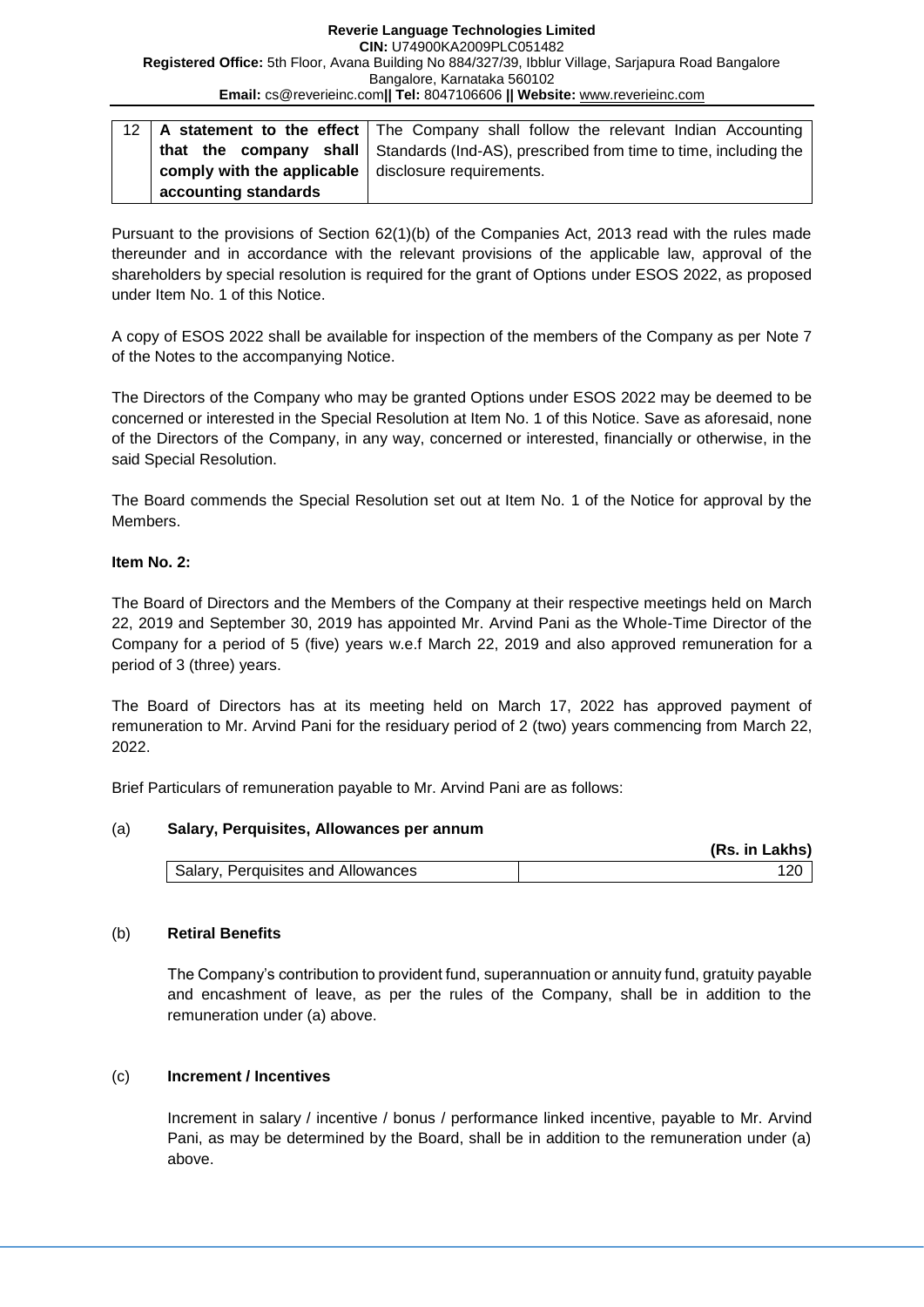The statement containing additional information as required under Schedule V to the Act are annexed to the Notice.

Save and except Mr. Arvind Pani and Mr. Vivekananda Pani, being related to Mr. Arvind Pani, none of the Directors / Key Managerial Personnel / their relatives are not in anyway, concerned or interested, financially or otherwise, in the resolution set out at Item No. 2 of the Notice.

The Board of Directors commend the resolution as set out under Item No. 2 of the Notice for the approval of the members.

#### **Item No. 3:**

The Board of Directors and the Members of the Company at their respective meetings held on March 22, 2019 and September 30, 2019 had appointed Mr. Vivekananda Pani as the Whole-Time Director of the Company for a period of 5 (five) years w.e.f. March 22, 2019 and remuneration for a period of 3 (three) years.

The Board of Directors has at its meeting held on March 17, 2022 has approved payment of remuneration to Vivekananda Pani for the residuary period of 2 (two) years commencing from March 22, 2022.

Brief Particulars of remuneration payable to Mr. Vivekananda Pani are as follows:

#### (a) **Salary, Perquisites, Allowances per annum**

|                                    | (Rs. In Lakhs) |
|------------------------------------|----------------|
| Salary, Perquisites and Allowances |                |

#### (b) **Retiral Benefits**

The Company's contribution to provident fund, superannuation or annuity fund, gratuity payable and encashment of leave, as per the rules of the Company, shall be in addition to the remuneration under (a) above.

#### (c) **Increment / Incentives**

Increment in salary / incentive / bonus / performance linked incentive, payable to Mr. Vivekananda Pani, as may be determined by the Board, shall be in addition to the remuneration under (a) above.

The statement containing additional information as required under Schedule V to the Act are annexed to the Notice.

Save and except Mr. Vivekananda Pani and Mr. Arvind Pani, being related to Mr. Vivekananda Pani, none of the Directors / Key Managerial Personnel / their relatives are not in anyway, concerned or interested, financially or otherwise, in the resolution set out at Item No. 3 of the Notice.

The Board of Directors commend the resolution as set out under Item No. 3 of the Notice for the approval of the members.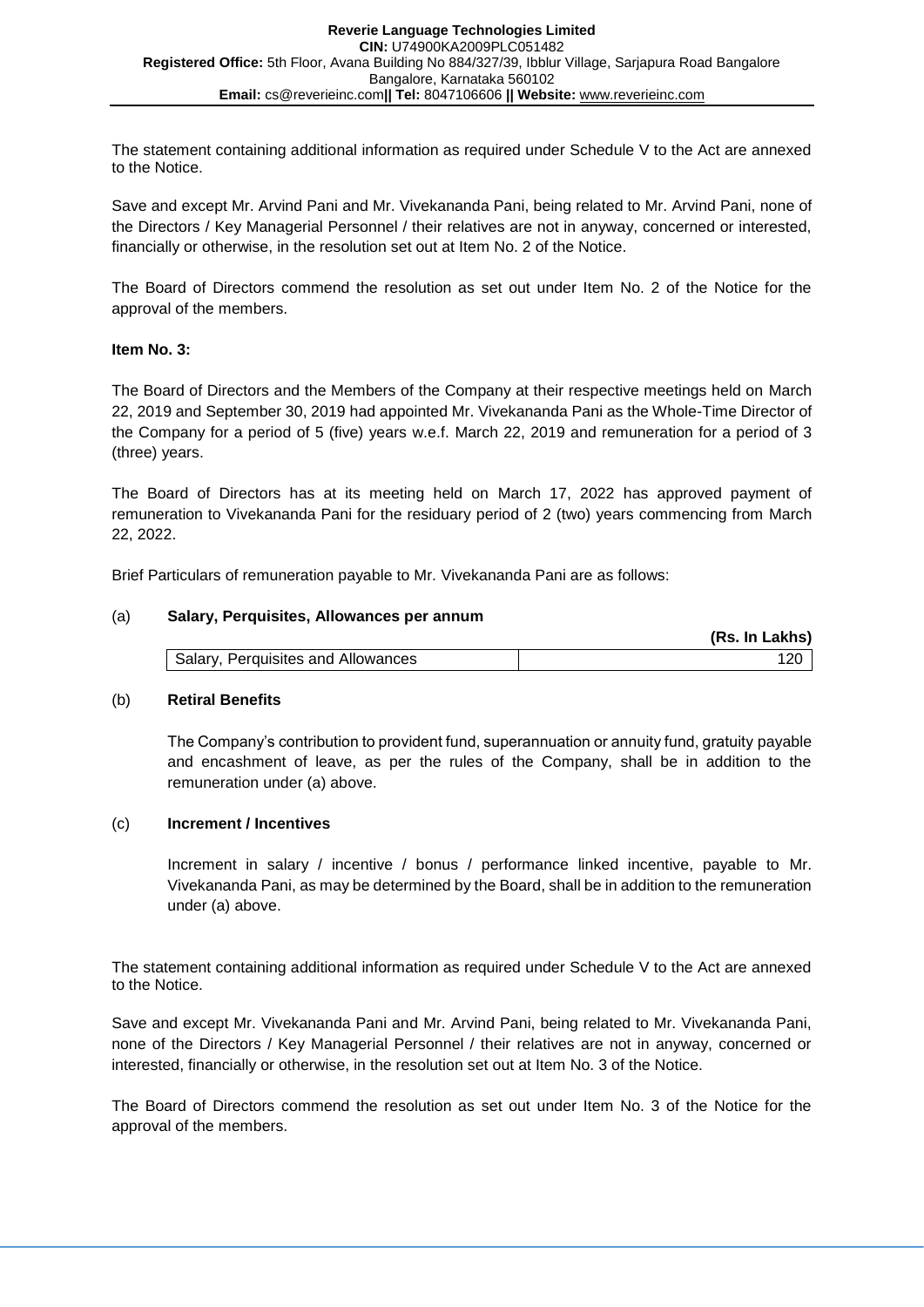#### **By Order of the Board of Directors**

**Arti Dugar Company Secretary** Date : May 24, 2022 Place : Kolkata

## **Registered Office**:

5th Floor, Avana Building No 884/327/39, Ibblur Village, Sarjapura Road, Bengaluru - 560102, Karnataka. CIN: U74900KA2009PLC051482 E-mail: [cs@reverieinc.com](mailto:cs@reverieinc.com) Tel.: 8047106606 Website: [www.reverieinc.com](http://www.reverieinc.com/)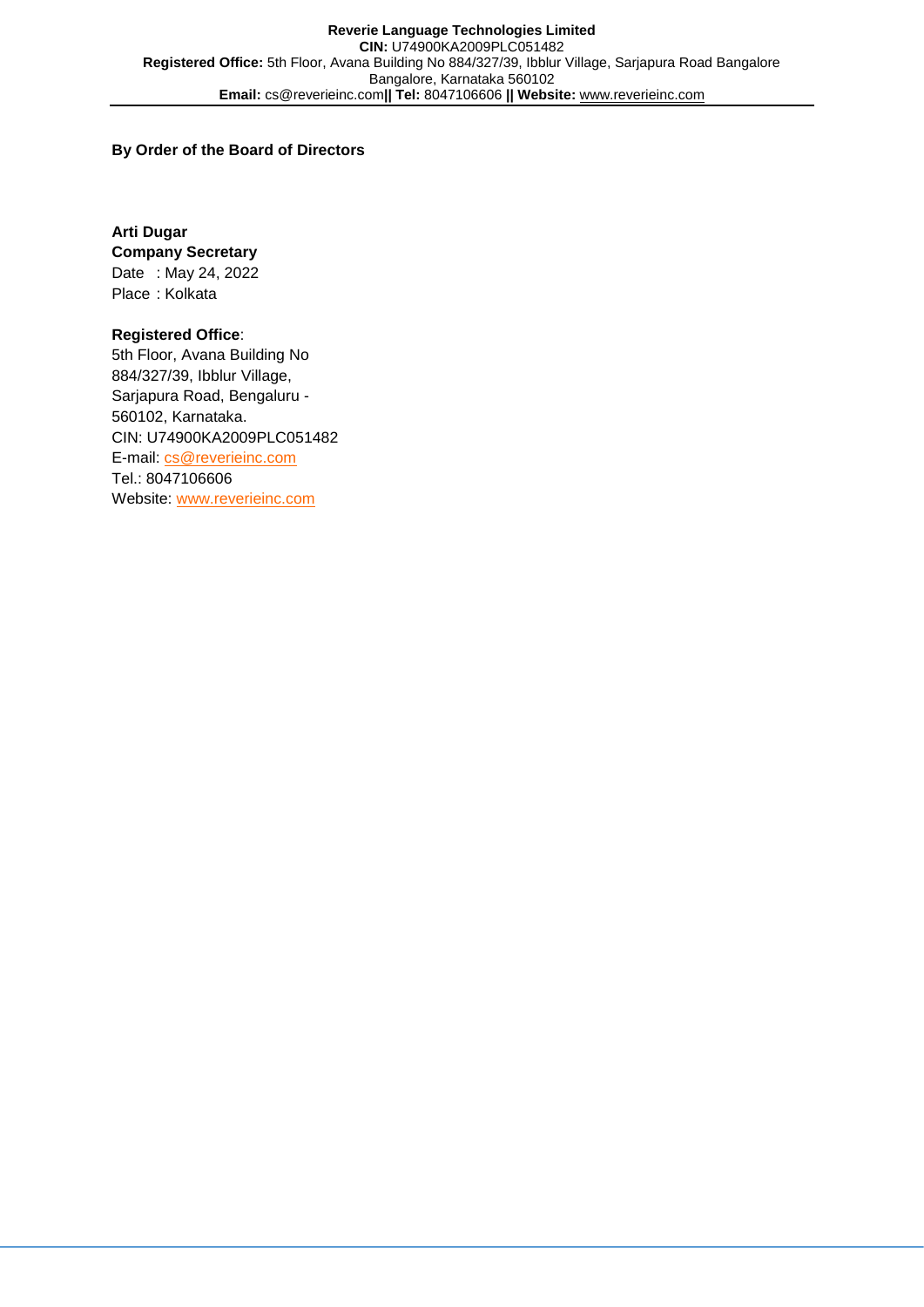## **THE STATEMENT CONTAINING ADDITIONAL INFORMATION AS REQUIRED UNDER SCHEDULE V TO THE COMPANIES ACT, 2013**

#### **I. General Information:**

#### **1. Nature of industry**:

The Company is engaged in the business of enabling user engagement in multiple languages using new age technologies, by solving the problems of computing in various languages.

**2. Date or expected date of commencement of commercial production**:

Not Applicable, as the Company is into service industry and not into manufacturing / production.

## **3. ln case of new companies, expected date of commencement of activities as per project approved by financial institutions appearing in the prospectus:**

Not Applicable, since the Company was incorporated on November 12, 2009 and business activities have already commenced.

|                                          |                       | (Amount in Lakhs)     |
|------------------------------------------|-----------------------|-----------------------|
| <b>PARTICULARS</b>                       | <b>MARCH 31, 2022</b> | <b>MARCH 31, 2021</b> |
| <b>Revenue from operations</b>           | 2011.21               | 435.06                |
| <b>Add: Other Income</b>                 | 24.98                 | 73.56                 |
| <b>Total Revenue</b>                     | 2036.19               | 508.62                |
| <b>Less: Expense</b>                     | 1749.51               | 528.72                |
| Profit/(Loss)<br>before                  | 286.68                | (20.1)                |
| depreciation,<br>interest,               |                       |                       |
| amortisation and<br>taxes                |                       |                       |
| (EBITDA)                                 |                       |                       |
| <b>Depreciation</b><br>&<br><b>Less:</b> | 16.55                 | 29.55                 |
| <b>Amortisation Expenses</b>             |                       |                       |
| <b>Less: Finance Costs</b>               | 0.40                  | $\bf{0}$              |
| Profit/(Loss) before tax                 | 269.73                | (49.65)               |
| expenses (deferred<br>Tax                | 0                     | 0                     |
| tax credit)                              |                       |                       |
| Profit/(Loss) after tax                  | 269.73                | (49.65)               |

#### **4. Financial performance based on given indicators**

## **5. Foreign investments or collaborations, if any:**

The share capital of the Company is entirely held by domestic Indian Bodies Corporate and Individuals.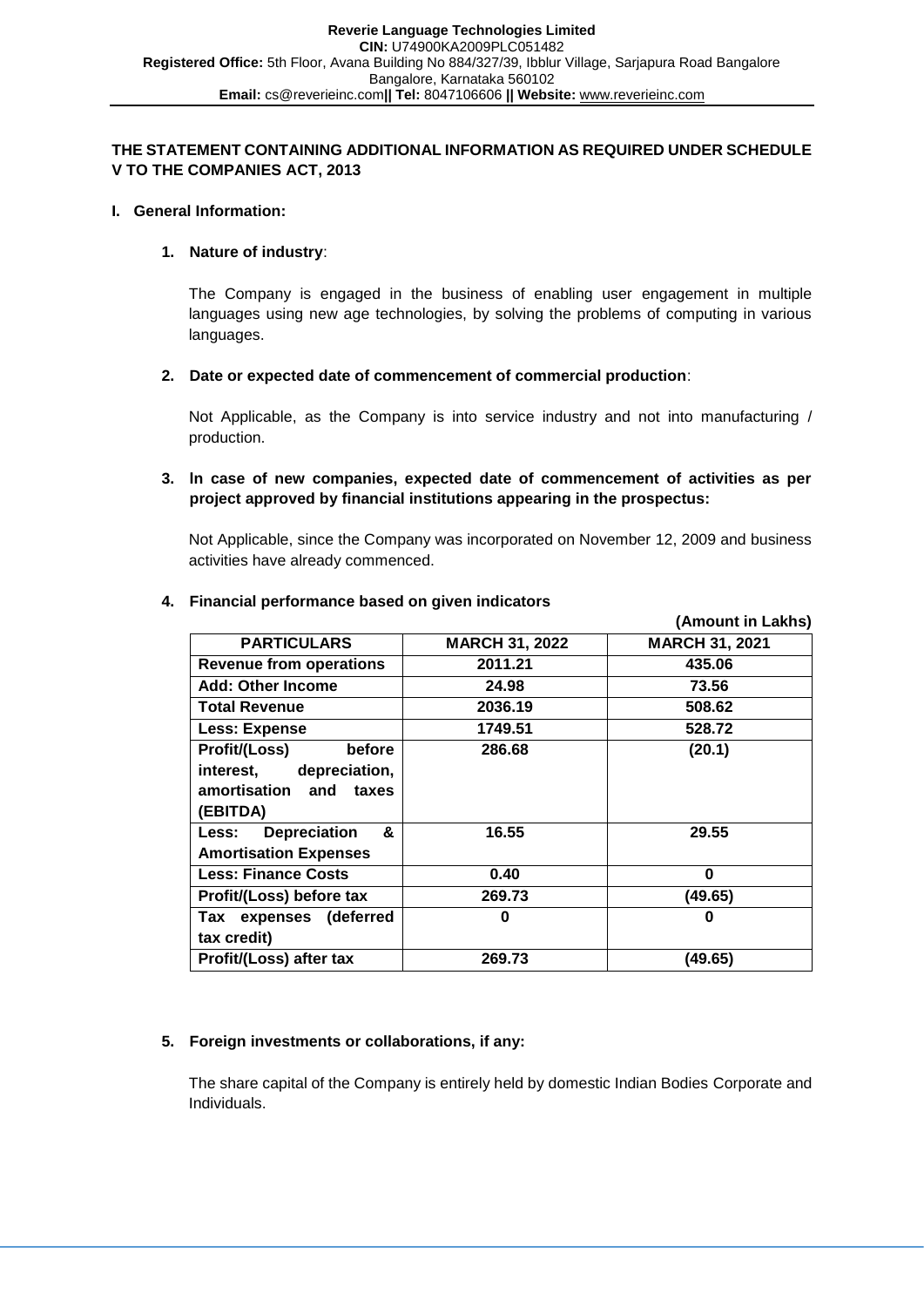## **II. Information about the appointee:**

## **1. Background details:**

# **(a) Mr. Arvind Pani**

Mr. Arvind Pani is a Co-Founder of the company with a total experience of 25 years. His vision of bringing language equality for Indian internet users has enabled the Company to be recognized as a pioneer in this space. He has been with the Company since inception in 2009. He has completed his bachelor's in technology from National Institute of Technology (NIT) Rourkela.

## **(b) Mr. Vivekananda Pani**

Mr. Vivekananda Pani is the Co-Founder and CTO of the company. He has over 20 years of experience in the field of language computing and research, and is widely recognized as an industry expert. His experience in this domain has been instrumental in the company's building products and technologies with unique differentiations. He has been with the company since inception in 2009. He has completed his bachelor's in technology from College of Engineering and Technology (CET) Bhubeneswar.

## **2. Past remuneration**

## **(a) Mr. Arvind Pani**

Rs. 1,20,00,000/- p.a. as on March 31, 2022

## **(b) Mr. Vivekananda Pani**

Rs. 1,20,00,000/- p.a. as on March 31, 2022

## **3. Recognition or awards**

**(a) Mr. Arvind Pani**

Nil

**(b) Mr. Vivekananda Pani**

Nil

# **4. Job profile and his suitability**

## **(a) Mr. Arvind Pani**

Mr. Arvind Pani as a Whole Time Director designated as Chief Executive Officer is required to perform such duties and exercise such powers as have been stated in the Employment Agreement or may from time to time be entrusted or conferred upon him by the Board.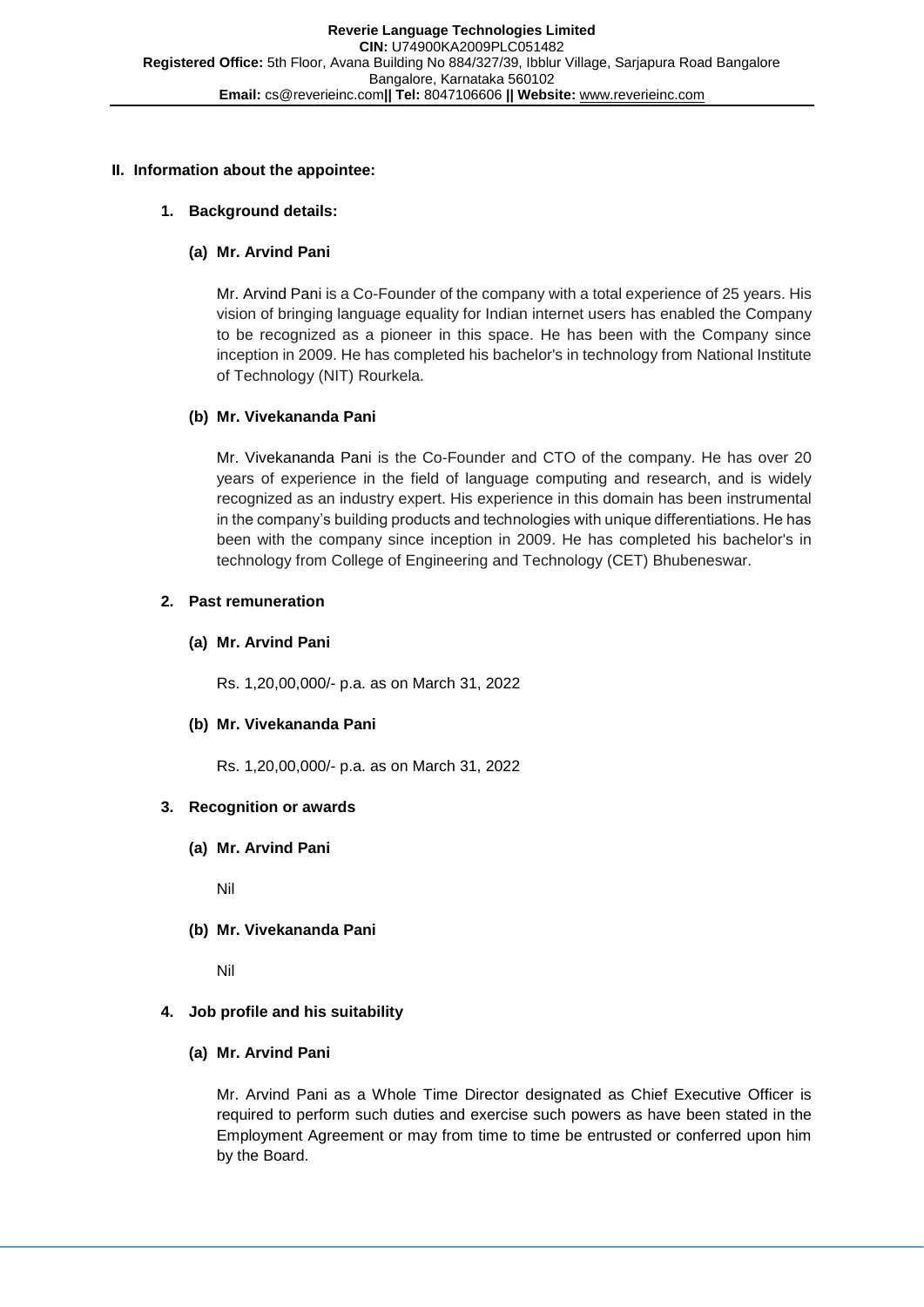Keeping in view his working with the Company, he is eminently suitable for the present position. The Company shall derive a lot of benefit from his diverse professional expertise and experience at Board level and as well as in operations of the Company.

He is the key person in strategic decision making on critical issues in the business and management of the Company.

## (b) **Mr. Vivekananda Pani**

Mr. Vivekananda Pani as a Whole Time Director designated as Chief Technical Officer is required to perform such duties and exercise such powers as have been stated in the Employment Agreement or may from time to time be entrusted or conferred upon him by the Board.

Keeping in view his working with the Company, he is eminently suitable for the present position. The Company shall derive a lot of benefit from his diverse professional expertise and experience at Board level and as well as in operations of the Company.

He is the key person in strategic decision making on critical issues in the business and management of the Company.

## **5. Proposed Remuneration**

## **(a) Mr. Arvind Pani**

As per item no. 2 of the 'Statement pursuant to section 102(1) of the Companies Act, 2013' annexed to the Notice.

## **(b) Mr. Vivekananda Pani**

As per item no. 3 of the 'Statement pursuant to section 102(1) of the Companies Act, 2013' annexed to the Notice.

## **6. Comparative remuneration profile with respect to industry, size of the company, profile of the position and person.**

The executive remuneration in the industry has been increasing significantly in last few years. Having regard to the type of industry, trends in industry, the responsibilities, academic background and capabilities, the Company believes that the remuneration proposed to be paid to Mr. Arvind Pani and Mr. Vivekananda Pani is appropriate. Also, there are no set standards for remuneration in the industry.

Considering their rich experience, competence and the growth and development of the Company under their leadership, the terms of their remuneration are considered fair and reasonable.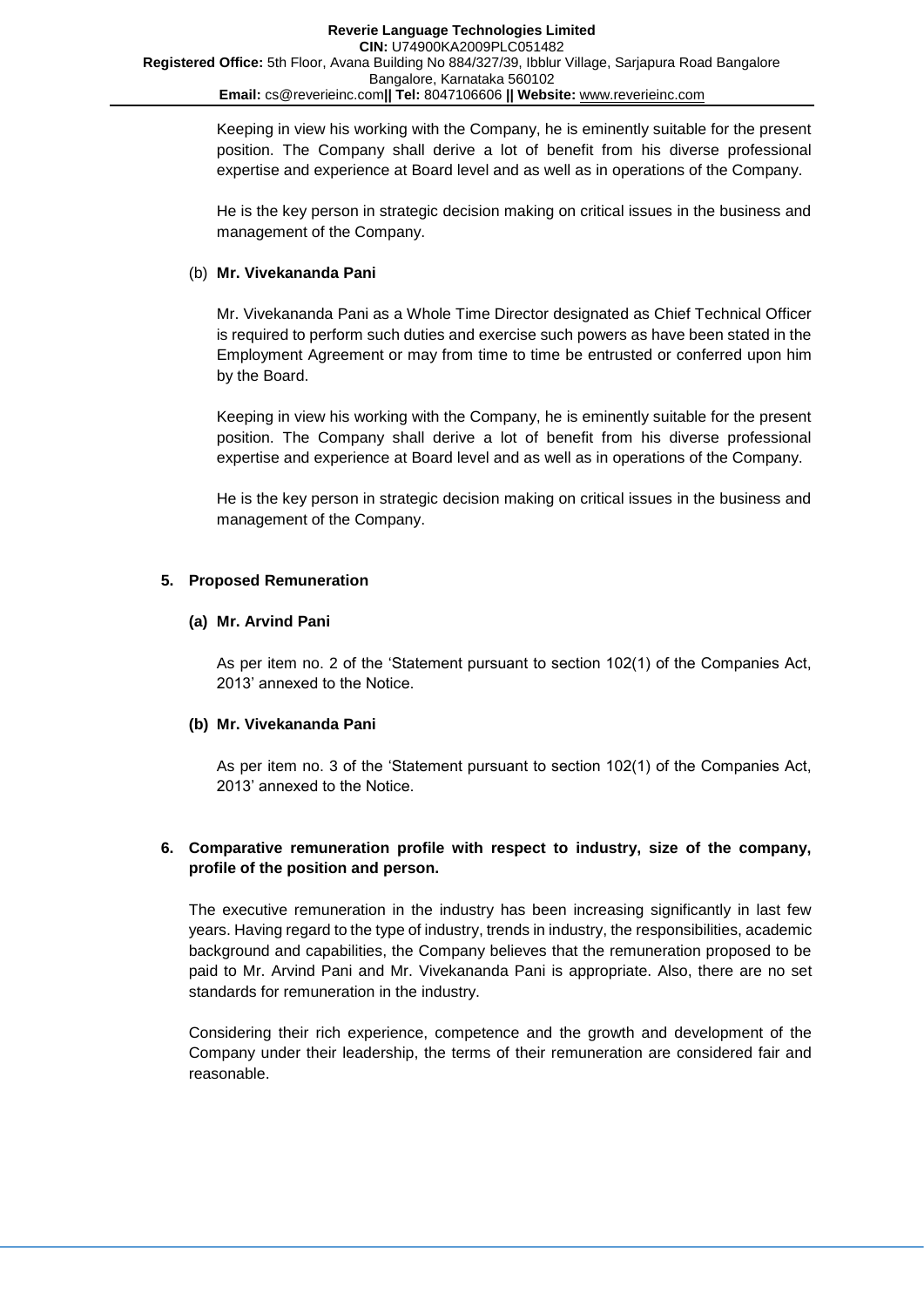## **7. Pecuniary relationship directly or indirectly with the company, or relationship with the managerial personnel or other director, if any.**

Mr. Arvind Pani and Mr. Vivekananda Pani does not have any pecuniary relationship with the Company other than the remuneration payable to them as Whole-Time Directors of the Company. Mr. Arvind Pani and Mr. Vivekananda Pani are related (brother) to each other.

## **III. Other information:**

## **1. Reasons of loss or inadequate Profits**

Due to higher operational cost.

## **2. Steps taken or proposed to be taken for improvement**

To reduce operational cost and improve future profits

## **3. Expected increase in productivity and profits in measurable terms**

On reduction of operational costs, it hopes to earn reasonable profits in future.

## **By Order of the Board of Directors**

**Arti Dugar Company Secretary** Date : May 24, 2022 Place : Kolkata

# **Registered Office**:

5th Floor, Avana Building No 884/327/39, Ibblur Village, Sarjapura Road, Bengaluru - 560102, Karnataka. CIN: U74900KA2009PLC051482 E-mail: [cs@reverieinc.com](mailto:cs@reverieinc.com) Tel.: 8047106606 Website: [www.reverieinc.com](http://www.reverieinc.com/)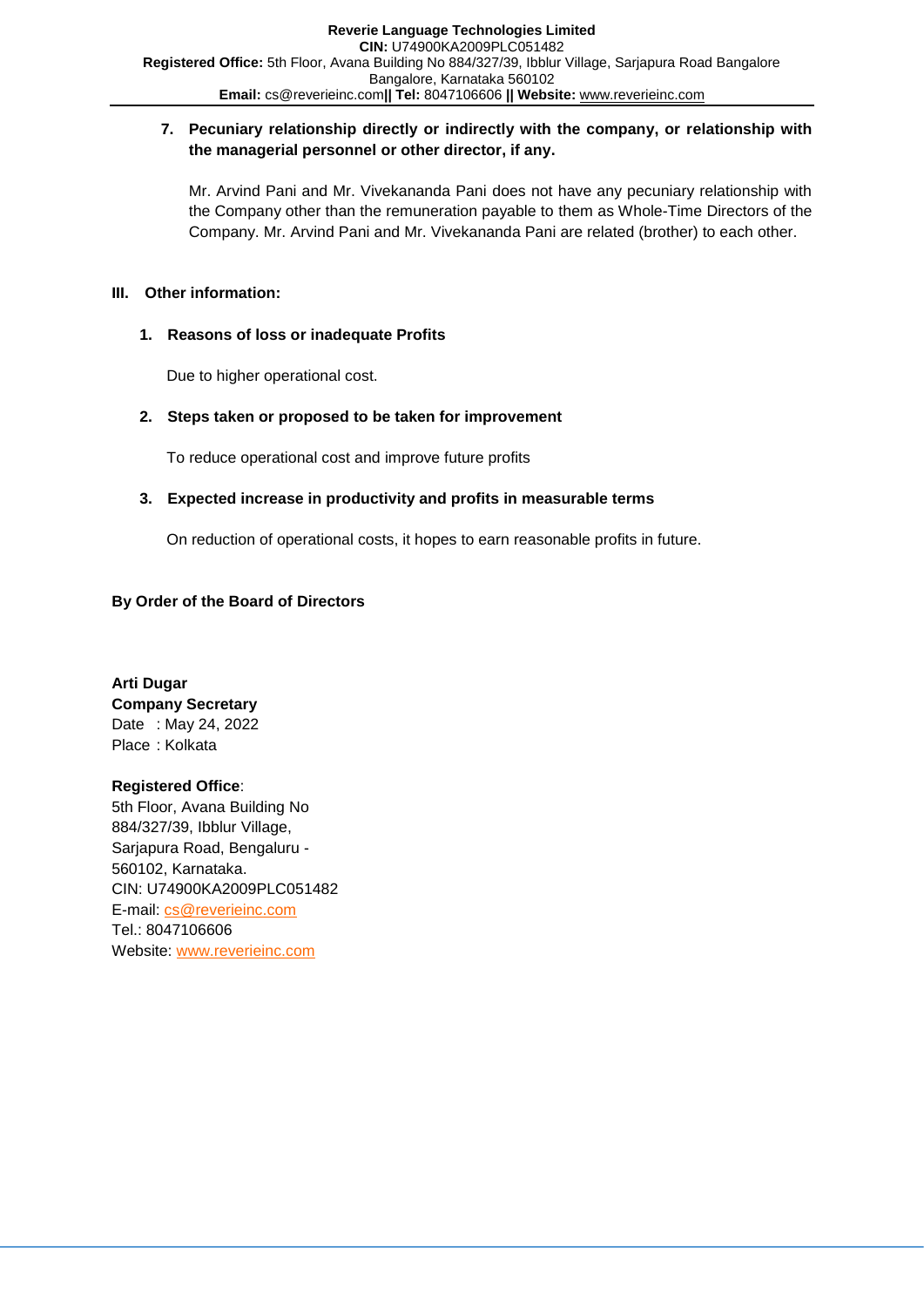# **Annexure 1**

Members are requested to note the following in accordance with the MCA circulars:

- 1. Members would have received an email from the Company to participate in the Meeting through video-conference on your email address registered with the Company.
- 2. The Meeting through video-conference would be conducted through "Microsoft Teams" which enables two-way audio and video conference. Members are requested to join the Meeting using the following link:

## **Click here to join the [meeting](https://teams.microsoft.com/l/meetup-join/19%3ameeting_MWI4NDFhYzAtMjM3Ni00N2ZlLWI3NmMtNGQ3Y2I2N2Y5NDY4%40thread.v2/0?context=%7b%22Tid%22%3a%22fe1d95a9-4ce1-41a5-8eab-6dd43aa26d9f%22%2c%22Oid%22%3a%22b861e542-ac1f-4116-a177-ff9538347de2%22%7d)**

Detailed instructions on installing Microsoft Teams is attached as Annexure III

- 3. The link to join the Meeting shall be active from 15 (fifteen) minutes prior to the time of the Meeting.
- 4. E-mail address of the Company Secretary of the Company, Ms. Arti Dugar i.e. [arti1.dugar@ril.com](mailto:arti.dugar@reverieinc.com) is designated for correspondences / voting and all other purposes related to the Meeting.
- 5. For any assistance (including with technology) before or during the Meeting, members may contact the Company Secretary, Ms. Arti Dugar on +91 81002 74581.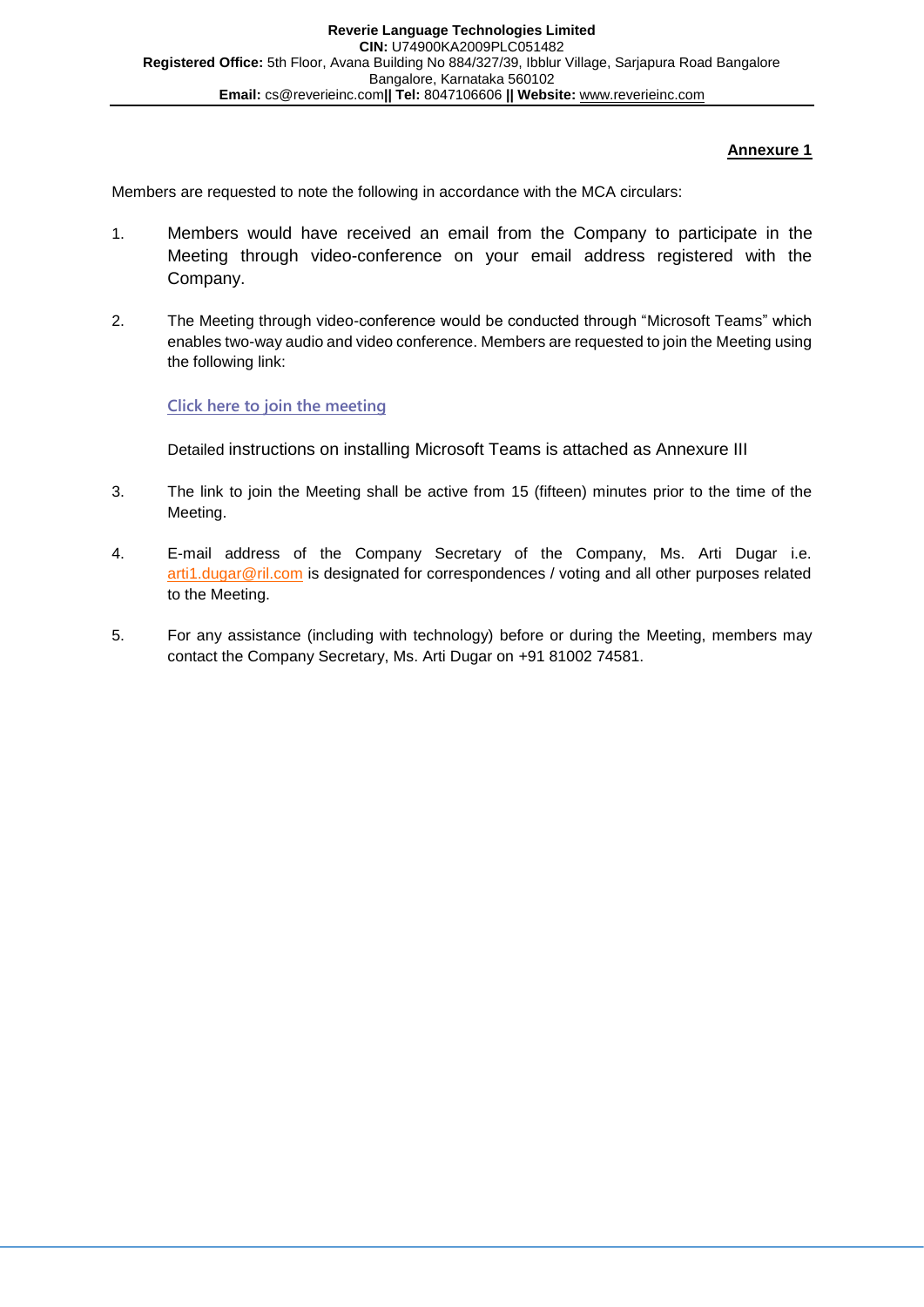#### **Annexure 2**

- 1. In case you already have Microsoft Teams installed on your Laptop / Computer / iPad / Mobile Phone, click on 'Jio Microsoft Teams Meeting' option from the mail. You will connect to the meeting.
- 2. In case you do not have Microsoft Teams installed on your Laptop / Computer / iPad / Mobile Phone, please follow the below given procedure.

## **Option 1**

For participating through **Windows / Apple powered Laptops / Computer devices**: Open the email invitation using **Google Chrome** browser

↓ Simply click on "**Join Microsoft Teams Meeting**" option from the email invitation / your calendar events.

↓ A new Browser window would open. Select "**Join on the web instead**". Once you reach to the "**Enter Name**" prompt, enter your name and click "**Join as a Guest**"

 $\downarrow$ You will enter the Meeting. Make sure you start your camera and the microphone may be kept on "Mute" when not speaking.

#### **Option 2**

For installing Microsoft Teams on your **iPad / apple devices / Android devices**: Click on "**Join Microsoft Teams Meeting"** from the email invitation/calendar events

 $\downarrow$ 

System will prompt you to download Microsoft Teams

 $\downarrow$ Download and Install Microsoft teams. Please do not try to login.

↓ Once installed, click on invitation once again on "**Join Microsoft Teams Meeting"** from the email invitation/calendar events

↓

↓ You will be prompted to Microsoft Teams application

Click on "**Join as a Guest**" option

 $\downarrow$ **Type your Name** and once again click on "**Join as a Guest**"

↓ You will enter the Meeting. Make sure you start your camera and the microphone may be kept on "Mute" when not speaking.